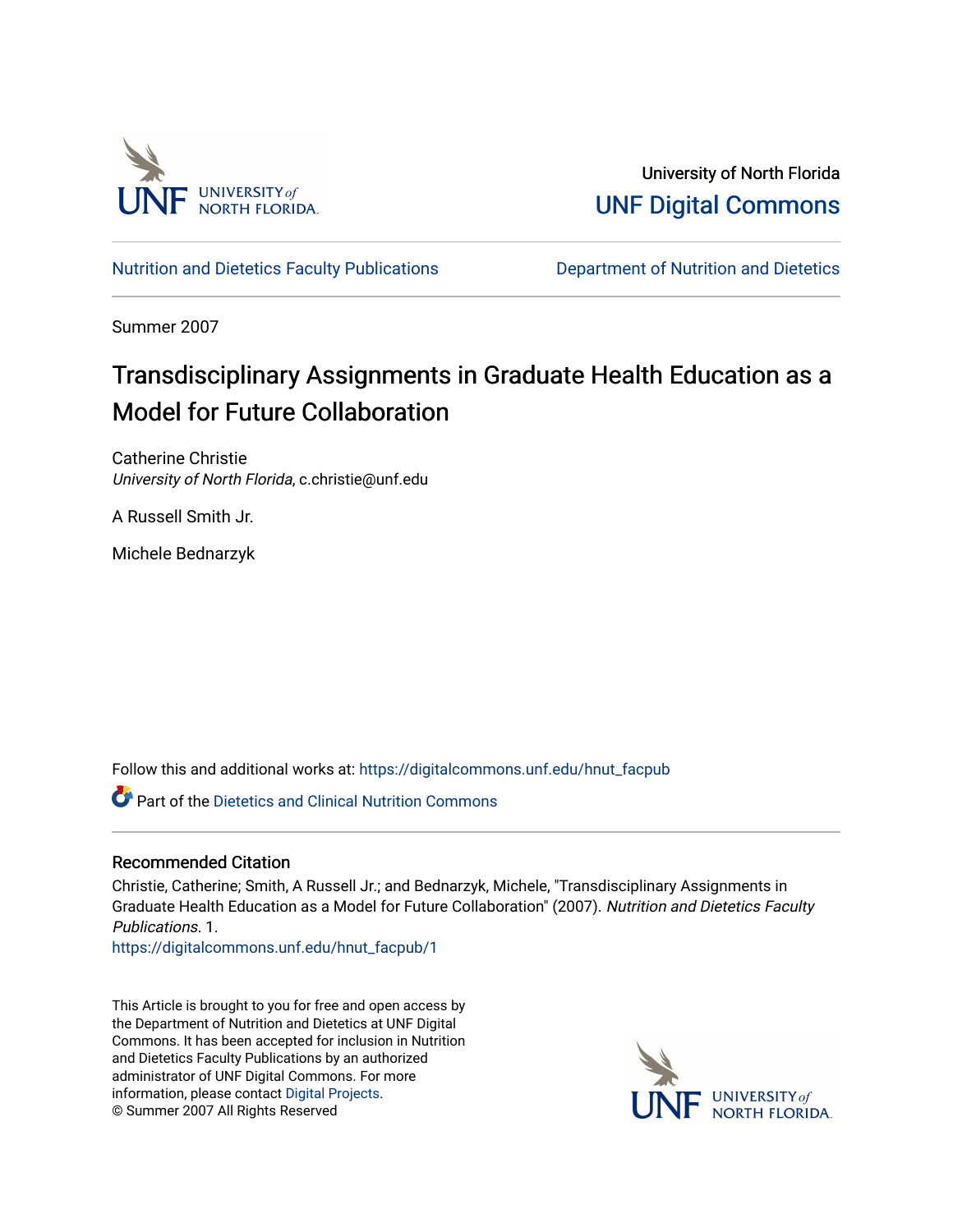## ▲ Transdisciplinary Assignments in Graduate Health Education as a Model for Future Collaboration

Catherine Christie, PhD, RD, LD/N, FADA A. Russell Smith, Jr., MMSc, PT, OCS, FAAOMPT Michele Bednarzyk, MN, ARNP, BC

Transdisciplinary health care continues to be at the forefront of patient treatment in the medical arena, in part due to escalating health care costs, an increasing aging population, and the development of multiple chronic diseases. Gaining the knowledge, experience, and principles associated with transdisciplinary teamwork to successfully prepare for modern-day practice is therefore essential for individuals of various health care professions. This report describes an assignment developed and implemented to facilitate professional interaction between graduate physical therapy, nutrition, and nursing students. The objectives of this assignment were to determine through student evaluation the effects of a transdisciplinary experience on students' understanding of the role of another discipline and students' communication skills across disciplines. When evaluating the assignment, students most often remarked that they developed a greater understanding of the roles of the included disciplines and reported a significant increase in communication skills. However, some students did not concur that this assignment was effective due to the scheduling conflicts and lack of teamwork that can occur during a collaborative project. The students' reports of their experiences in completing the assignment provide valuable insights for implementing and/or updating a preparatory transdisciplinary education component in other settings. Additional research can focus on the challenges faced by the majority of the students venturing into actual health care or "real-world" settings for comparative studies. J Allied Health 2007; 36:67-71.

TODAY'S MULTIFACETED and growing health care system challenges professionals to develop a wide collection of essential skills to practice proficiently and effectively.<sup>1</sup> Health professionals must keep pace with shifting patient diversity, expectations accompanying changes in health care structure, emerging practice requirements, advanced technology, and health care quality improvement.<sup>2</sup> Health care, once centered on care from a single discipline consisting primarily of a physician, has slowly evolved into a transdisciplinary practice in part due to escalating health care costs, an increasing aging population, and the development of multiple chronic diseases.<sup>3,4</sup> These current challenges are so complex that no single discipline can offer effective solutions alone.<sup>4</sup> To date, transdisciplinary health care continues to be at the forefront of patient treatment in the medical arena. Results include improved cost-effectiveness and increased patient satisfaction in addition to enhanced coordination of services, medical treatment outcomes, palliative care outcomes, and quality of life for older adults receiving medical attention.<sup>5-8</sup> Gaining the knowledge, experience, and principles associated with transdisciplinary teamwork to successfully prepare for modern-day practice is therefore essential for individuals of various health care professions.

Numerous references in the health care literature indicate that the most critical time for a health practitioner to receive transdisciplinary experience is during his or her educational period.<sup>3,4,9</sup> In recent years, medical education programs primarily focused their curriculum to educate students in their individualized disciplines.<sup>3</sup> In the 1970s, with the origin of interest in interdisciplinary practice, educational instruction began to integrate curricula allowing for students of health care professions to "work together" and be exposed to the concept of interdisciplinary practice.<sup>4,9</sup>

Sadly, today many programs still follow the older model, with courses being taught only by professionals in the particular field that is being studied. Others continue to enhance the development of transdisciplinary education by modifying curricula and courses and creating programs to allow students to develop an understanding of the responsibilities and background of other colleagues in the health professions as well as the significance of their specialty to the care of the patient.<sup>10</sup> As a result of the incorporation of various transdisciplinary activities among student populations, several important outcomes have been identified. Students experience increased interaction with other disciplines comprising a health care team and develop an understanding of and respect for the significance of the other disciplines. Students also gain the enhancement of personal and professional relationships through improvement of communication skills, listening skills, and interpersonal

Dr. Christie is Assistant Professor, Nutrition Program Director, Dr. Smith is Associate Professor, Physical Therapy Program, and Ms. Bednarzyk is Instructor, School of Nursing, University of North Florida, Jacksonville, FL.

Received February 2, 2006; revision accepted August 7, 2006.

Address correspondence and reprint requests to: Catherine Christie, PhD, RD, LD/N, FADA, Department of Public Health, Brooks College of Health, University of North Florida, 4567 St. Johns Bluff Road South, Jacksonville, FL 32224. Tel 904-620-1423; fax 904-620-1035; e-mail cchristi@unf.edu.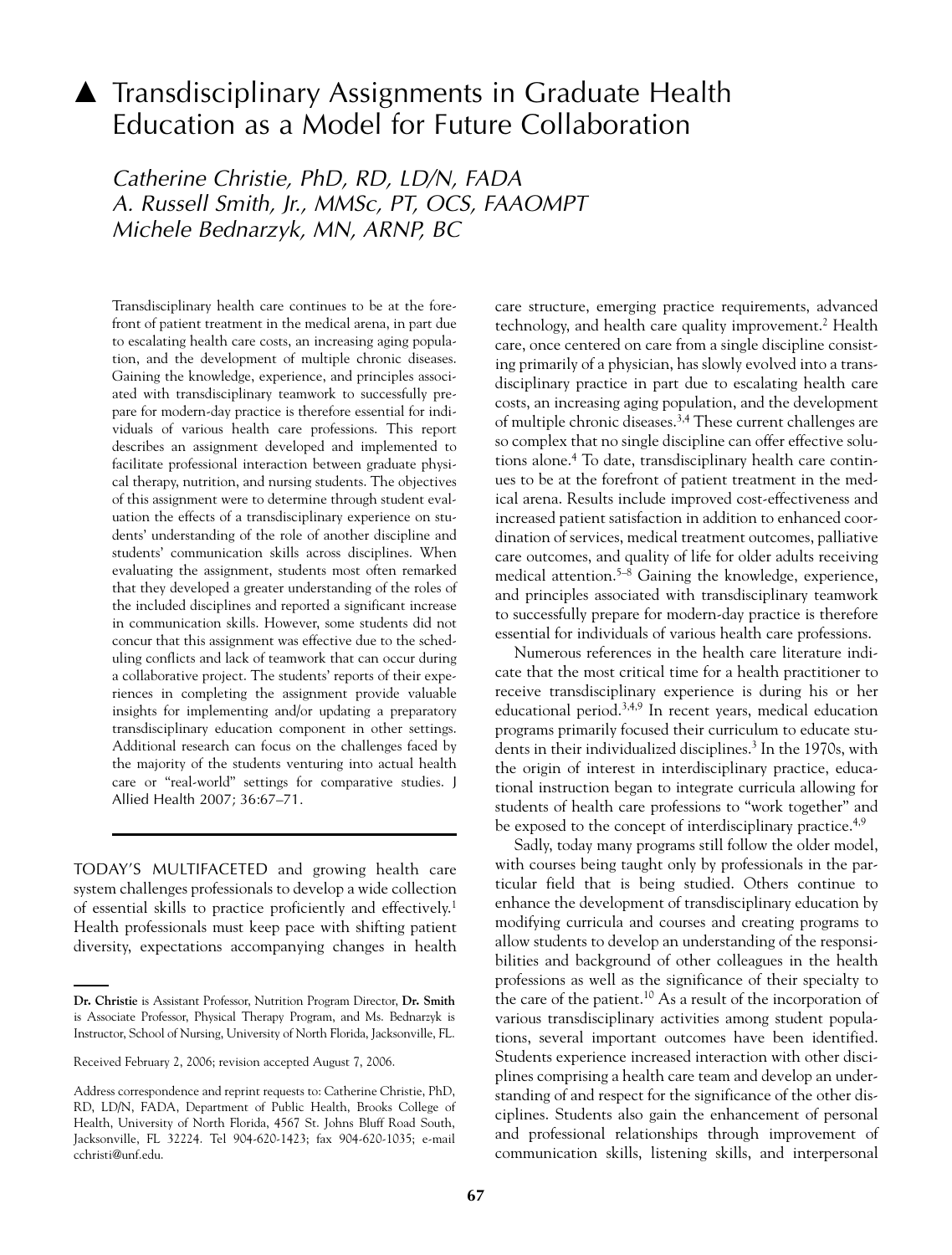#### **Case Study Scenario**

K.S. is a 52-year-old man who is 3 days postop from an appendectomy. K.S. was admitted to the hospital with acute right lower quadrant pain and ruled-our appendicitis. During surgery, it was noted K.S.'s appendix had ruptured and he experienced a brief episode of hypotension. Homeostasis was immediately restored and he has been stable since that time. Yesterday, K.S.'s physician recorded in his progress note that K.S. had acute tubular necrosis (ATN). The doctor has referred for ambulation of ADLs.

Your initial assessment reveals that K.S.'s vital signs are 106/70, 88, 12, 100 8°F. His most recent laboratory data are sodium 144 mmol/L, potassium 4.8 mmol/L, chloride 100 mmol/L, blood urea nitrogen 84 mg/dL, glucose 106 mg/dL.

1. What is ATN?

- 2. What are the implications of K.S.'s diagnosis on medications?
- 3. K.S. has three potential causes for ATN. What are they?
- 4. K.S. calls you into his room and states, "My arm hurts where the IV is." What should you do?
- 5. Because K.S. is on chronic hemodialysis, what are his special nutritional needs?
- 6. Are these laboratory values and admission values normal? If not, what are the abnormalities? White blood cells 3.2, hemoglobin 8.1, hematocrit 24.3, platelets 333.
- 7. How will these findings affect your plan of care?
- 8. What medications would be appropriate for this patient and why?

FIGURE 1. Sample case study assessment.

development and have the opportunity to embrace and express other views. Students also have an improved recognition that each health profession has an area of expertise needed in effective patient health care.<sup>11,12</sup>

A variety of approaches have been administered to incorporate the academic transdisciplinary education at the graduate and undergraduate level.<sup>13</sup> A 10-year transdisciplinary educational program incorporated five disciplines from the University of New Mexico Health Science Center and utilized a problem-based learning model in a communityoriented format.<sup>14</sup> At East Carolina University School of Medicine, a transdisciplinary health professional program combined the collaborative efforts of various health science schools at East Carolina University as well as community programs and health centers in the surrounding area. Teams of two or three students, involving a blend of disciplines, were required to review a patient's medical record, visit the patient at least once in the patient's home, and document their findings in a case study. The curriculum offered the students the opportunity to work collaboratively with health professionals in multiple disciplines in rural communities.<sup>15</sup> As a result, 71% of the participants found the educational program to be effective in improving patient care skills.

To incorporate a preparatory transdisciplinary educational experience at the University of North Florida, an assignment was developed and implemented to facilitate professional interaction between graduate physical therapy, nutrition, and nursing students. The objectives of this assignment were to determine through student evaluation the effects of a transdisciplinary experience on students' understanding of the role of another discipline and students' communication skills across disciplines.<sup>16</sup> This assignment was designed to prepare students for later, more

intensive transdisciplinary team work on additional case studies and actual patient care.

## Description of the Preparatory **Transdisciplinary Assignment**

Several case scenarios were developed to incorporate physical therapy, nutrition, and nursing concerns. Figure 1 shows an example of one of the case scenarios used in the assignment. The scenarios were then distributed to six teams, each consisting of one or two physical therapy, nutrition, and nursing graduate students from the same university. The students were required to answer case scenario questions during two mandatory face-to-face meetings, which they were instructed to attend during the time allotted for completion of the assignment. Each scenario included a variety of questions, with each question containing relativity to one or more of the three disciplines.

The student(s) of each discipline acted as a transdisciplinary team member, contributing data and input with the goal of providing the most effective plan of care for the team's particular case patient. In addition, the students were required to provide discipline-specific information concerning patient impairments addressed, functional limitations addressed, the short-term and long-term goals for each discipline, and two evidence-based research articles supporting the plan of care for the particular discipline. Lastly, the students were asked to discuss the role of each discipline and identify the personal/professional knowledge that was gained from the collaboration project. Following the face-to-face meeting sessions, each team member was responsible for preparing a written paper presenting the information collected with supporting references.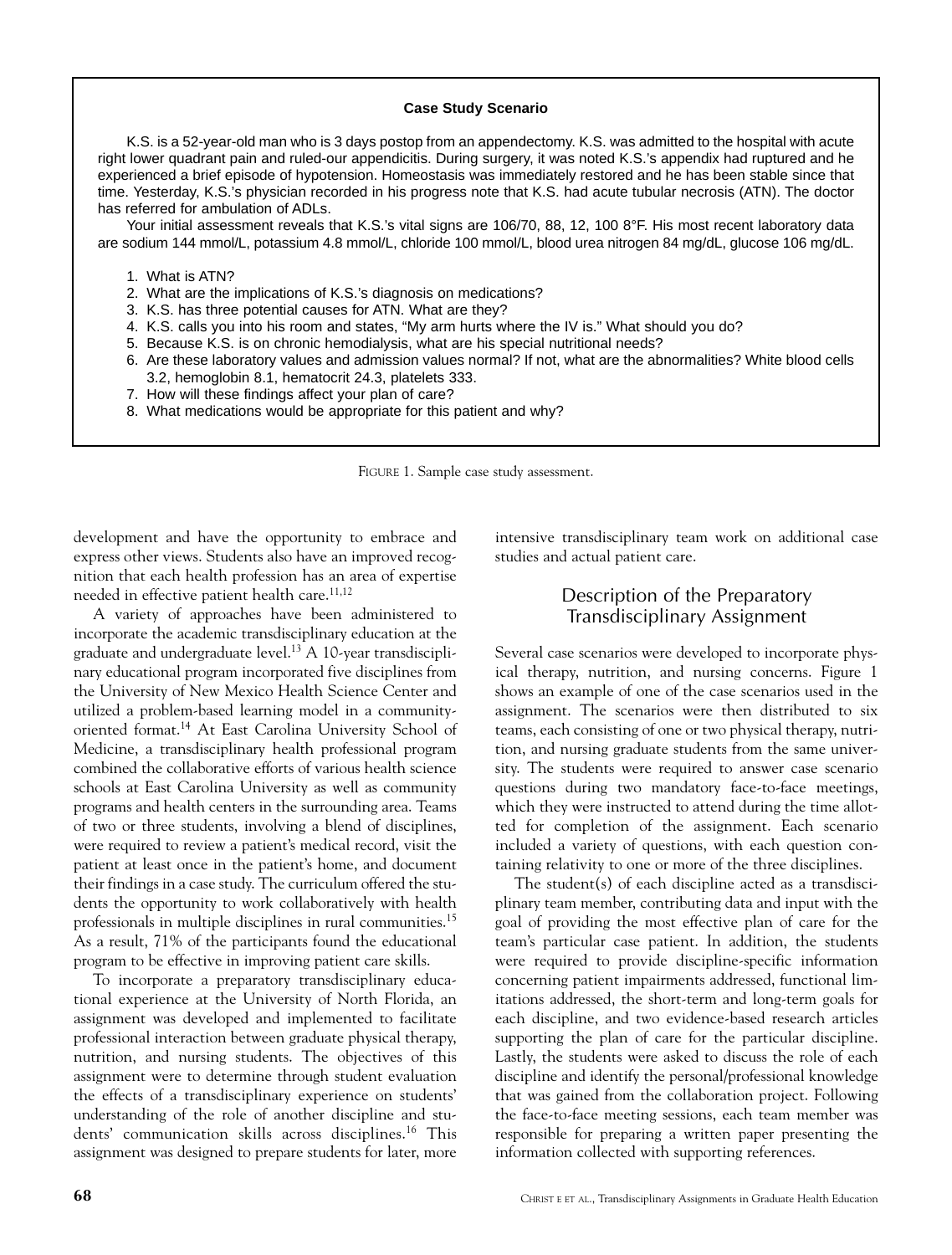1. Briefly list what skills or competencies you learned as a result of working with another discipline on the specific case study.

Teamwork; professional behavior and communication; specific treatments for each specialty; roles of the various disciplines; time management; coordinating opposing schedules; benefits for the patient of interdisciplinary team work; extract important information from documents; listen to other people's ideas; integrate findings and recommend treatment; good reminder that we are all here for the same reason.

2. Describe any difficulties you had in completing the assignment.

Organizing meeting times; difficulty getting in touch with other students; difficulty receiving all necessary information from all members of the group; understanding what was expected from each discipline; effective time management with the group; receiving open-ended responses; inaccuracy of other disciplines information; condensing each discipline's information.

3. What did you like best about this assignment:

Learning the roles of other disciplines; working with and meeting other students; seeing the viewpoints and approach methods of the different specialties; discussing the care of a patient with other disciplines; learning from other disciplines; the research, the criteria sheet was clearly explained; the overall experience; ability to show other students what advanced nurse practitioners do; learning new information.

4. What did you like least about the assignment?

Difficulty with meeting times; lack of face-to-face interaction; condensing the information; supplying other discipline's articles; individual papers; excessive journal articles; frustration that comes with trying to collaborate; miscommunication between group members; vaque instructions; lack of teamwork; inconsistency of due dates among disciplines; lack of time.

5. Would you recommend using this type of assignment again? Why or why not?

Yes: it was a positive assignment for learning to collaborate with other students; it is a great learning experience; good way to learn how other disciplines interact to treat the patient, good preparation for team communication; it provides the "full picture" of patient care and real-life experience; it taught negotiation.

FIGURE 2. Student interdisciplinary survey results from 2004.

This assignment incorporated the physical therapy, nutrition, and nursing master's-degree programs for 2004 and 2005. Seventy master's-level students participated in the assignment: 25 in physical therapy (mean age, 27.5 years; six men and 19 women), 21 in nutrition/dietetics (mean age, 27 years; two men and 19 women), and 24 in nursing (mean age, 32 years; four men and 20 women). Upon completion of the assignment, the students completed a five-item survey regarding their experiences. Analysis of student answers was completed with identification of common themes.

### Summary of Student Feedback

The survey results of both years are displayed in Figures 2 and 3. In 2004, follow-up questionnaires were returned from 35 master's-level students: 11 in physical therapy, 10 in nutrition, and 14 in nursing. In 2005, follow-up questionnaires were returned from 35 master's-level students: 10 in nursing, 11 in nutrition, and 14 in physical therapy. When evaluating the project, students most often cited that they developed a greater understanding of the roles of the included disciplines: "I gained a clearer view of the role of

physical therapy and nursing," "I learned how important the nutritional and nursing aspects are since they significantly influence the physical therapy treatment plan," "I enjoyed learning the scope of practice as well as the role of each discipline," "It was interesting to see the different points of view from the various disciplines," "I was especially happy to work with a nutrition student, because up until this point, I have not experienced any collaborative contact with a nutritionist in regard to a patient's health," and "I learned that nutrition entails a lot more than I realized."

Students also reported a significant increase in communication skills: "Communication was a large part of this project," "This project enhanced my intercollaborative communication skills," "I learned how to communicate and merge different information," "I learned how to communicate important information with multiple disciplines," and "I learned how difficult communication can be among various members of a group as well as ways to overcome that obstacle."

Students reported relating the new information received from various team members and from new research to their specific patient: "I learned a lot about nutrition intervention as well as medications and interactions," "I learned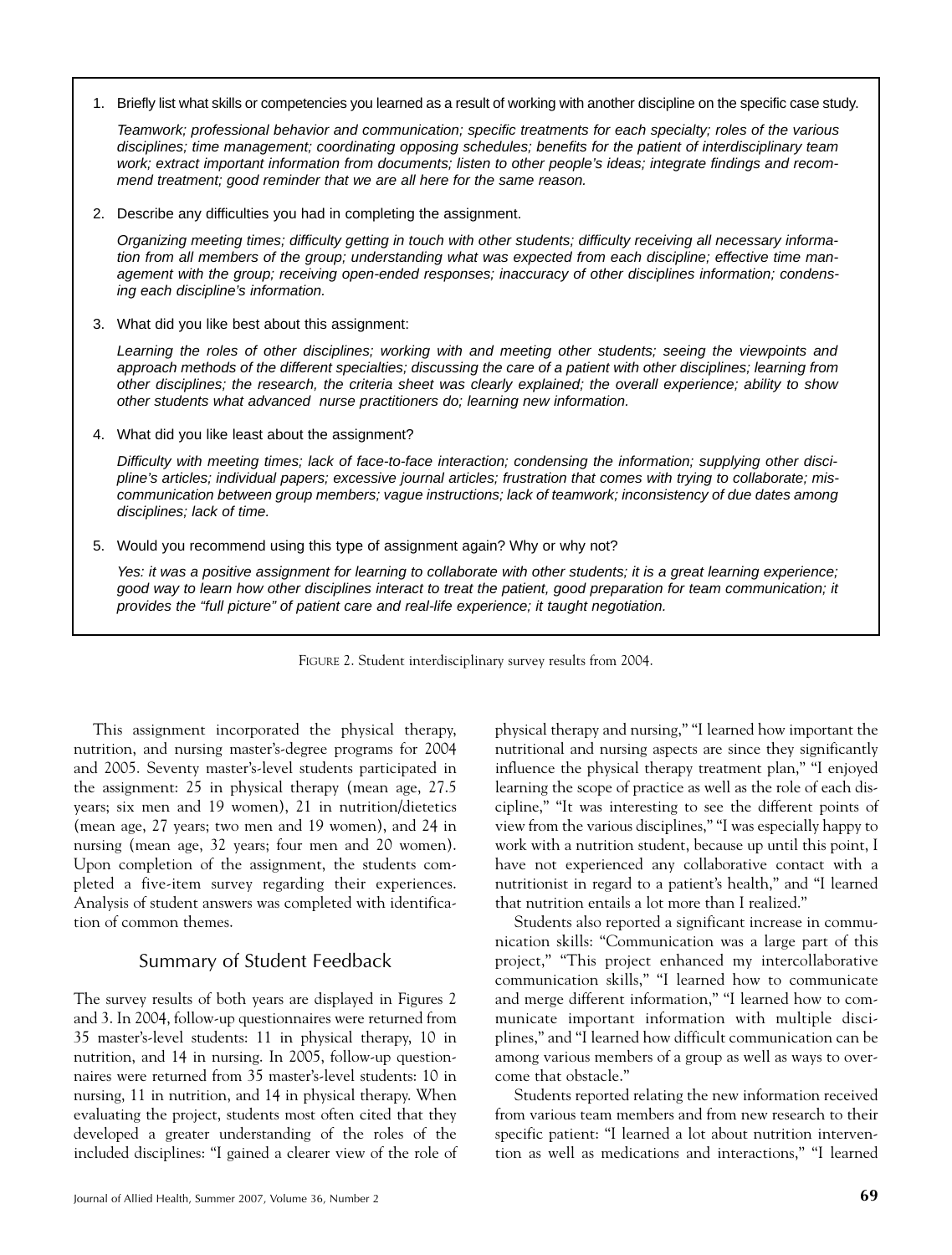1. Briefly list what skills or competencies you learned as a result of working with another discipline on the specific case study.

Learning about other specialties; teamwork with other professions; diplomacy; time scheduling and management; how the various disciplines overlap; I was able to look at the case from a different perspective; communication and listening skills; difficulties in teamwork; patience; professionalism; researching skills; professional speaking skills; learning other approaches to a disease; determining how to address the other disciplines prior to meeting with them.

2. Describe any difficulties you had in completing the assignment.

Getting together as a group; it was a difficult semester to have this project; lack of group preparation; writing multiple papers instead of just one for the entire group; lack of organization among team members; getting in contact with the various group members; the lack of directions/instructions for the assignment.

3. What did you like best about this assignment?

Learning about other disciplines; reading the assessments from other team members; the overall experience; meeting new people; proving information to other disciplines; getting the perspective of multiple disciplines; learning about renal insufficiency; being in the interdisciplinary setting; learning the holistic approach to patient treatment.

4. What did you like least about this assignment?

Difficulty arranging meeting times; vague criteria and instructions; lack of communication among group members; lack of organization; the extra campus time; irresponsibility of other group members; not having the time to learn how the other disciplines approach the patient problem.

5. Would you recommend this type of assignment again? Why or why not?

Yes: it was a good project for students to learn about other disciplines; it's a good teamwork experience; good project for students to learn other aspects of the patient care process; students need to learn the importance of the roles of other disciplines.

Maybe: with better instruction; if all team members are willing to participate; would be better on-line due to scheduling difficulties.

FIGURE 3. Student interdisciplinary survey results from 2005.

how to relate other information provided by other disciplines and apply it to physical therapy," "I learned how to extract important information from documents created by other health care professionals," "I learned the proper dietary intake and medications for a patient with renal failure," and "This project enhanced my research skills."

Almost all students stated they would recommend this project be assigned again. However, some students did not concur that this assignment was effective due to the scheduling conflicts and lack of teamwork that can occur during a collaborative project. For example, "The goal of learning about other disciplines cannot be achieved in just one or two visits," "It is too difficult to coordinate meeting times between the various schedules," "There are too many other things going on," "I did not have a positive experience because I feel that my discipline did all of the work," and "It gave me a negative attitude toward the other disciplines."

### **Benefits and Outcomes**

Three broad outcomes were identified that support the value of transdisciplinary assignments in facilitating skills and attitudes useful to students after graduation. First, clearly the

data in Figures 2 and 3, based on the nursing, nutrition, and physical therapy students' survey responses, are not only conclusive in supporting a transdisciplinary assignment, but they also reflect the results of the pilot study<sup>16</sup> reported by the initial two participating disciplines: nutrition and physical therapy. Second, the students' reports of their experiences in completing the assignment provide valuable insights for implementing and/or updating a preparatory transdisciplinary education component in other settings. Third, additional research can focus on the challenges faced by the majority of the students venturing into actual health care or "real-world" settings for comparative studies.

With the inclusion of the nursing discipline along with the physical therapy and nutrition disciplines, the appreciation of other disciplines and practice in working cooperatively with them was reported as successfully achieved by the participants. Students' understanding of the role of the other disciplines was increased, with students reporting they enjoyed "learning from the other disciplines" and "getting the perspective of multiple disciplines." An increase in the ability to work together with other disciplines relating to patient care was the second objective achieved, as both "teamwork" and "learning other approaches to a disease"